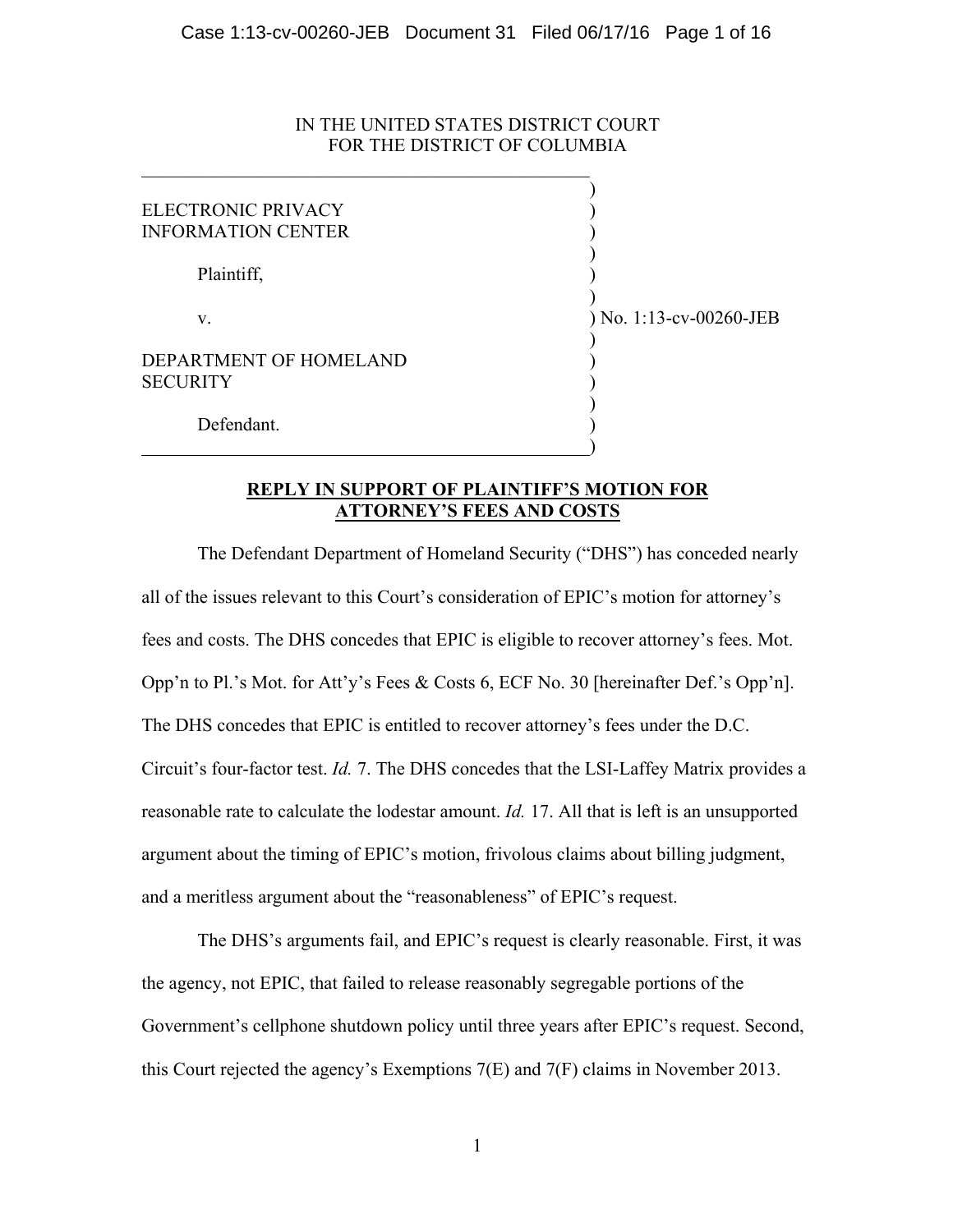#### Case 1:13-cv-00260-JEB Document 31 Filed 06/17/16 Page 2 of 16

And third, the agency unilaterally changed its position and disclosed previously unreleased records on remand in July 2015, after EPIC defended the appeal to the D.C. Circuit. Contrary to the DHS's unsupported allegations, EPIC's fee request is both timely and reasonable. The Court should accordingly grant EPIC's motion for reasonable attorney's fees and costs.

### **I. EPIC's fee motion is timely.**

The defendant's contention that EPIC's fee motion is untimely runs contrary to established practice and is inconsistent with the record. Courts in this Circuit have routinely granted EPIC attorney's fees pursuant to motions filed more than 14 days after the court's entry of judgment. *E.g.*, *EPIC v. NSA*, 87 F. Supp. 3d 223, 236 (D.D.C. 2015) (awarding EPIC attorney's fees in case where the D.C. Circuit issued its mandate on August 12, 2014 and EPIC filed its motion for attorney's fees on October 31, 2014); *EPIC v. TSA*, 982 F. Supp. 2d 53, 56 (D.D.C. 2013) (awarding EPIC attorney's fees in a case where the court issued a summary judgment order on March 7, 2013 and EPIC filed a motion for attorney's fees on May 1, 2013); *EPIC v. DHS*, 982 F. Supp. 2d 56, 65 (D.D.C. 2013) (awarding EPIC attorney's fees in a case where the court issued a summary judgment order on March 7, 2013 and EPIC filed a motion for attorney's fees on May 1, 2013); *EPIC v. DHS*, 999 F. Supp. 2d 61, 79 (D.D.C. 2013) (awarding EPIC attorney's fees in a case where the court issued a summary judgment order on March 4, 2013 and EPIC filed a motion for attorney's fees on April 10, 2013).

Motions for attorney's fees under the FOIA are traditionally resolved separately after the case has concluded; fee awards "are ancillary to the underlying action and survive independently under the court's equitable jurisdiction." *Carter v. Veterans*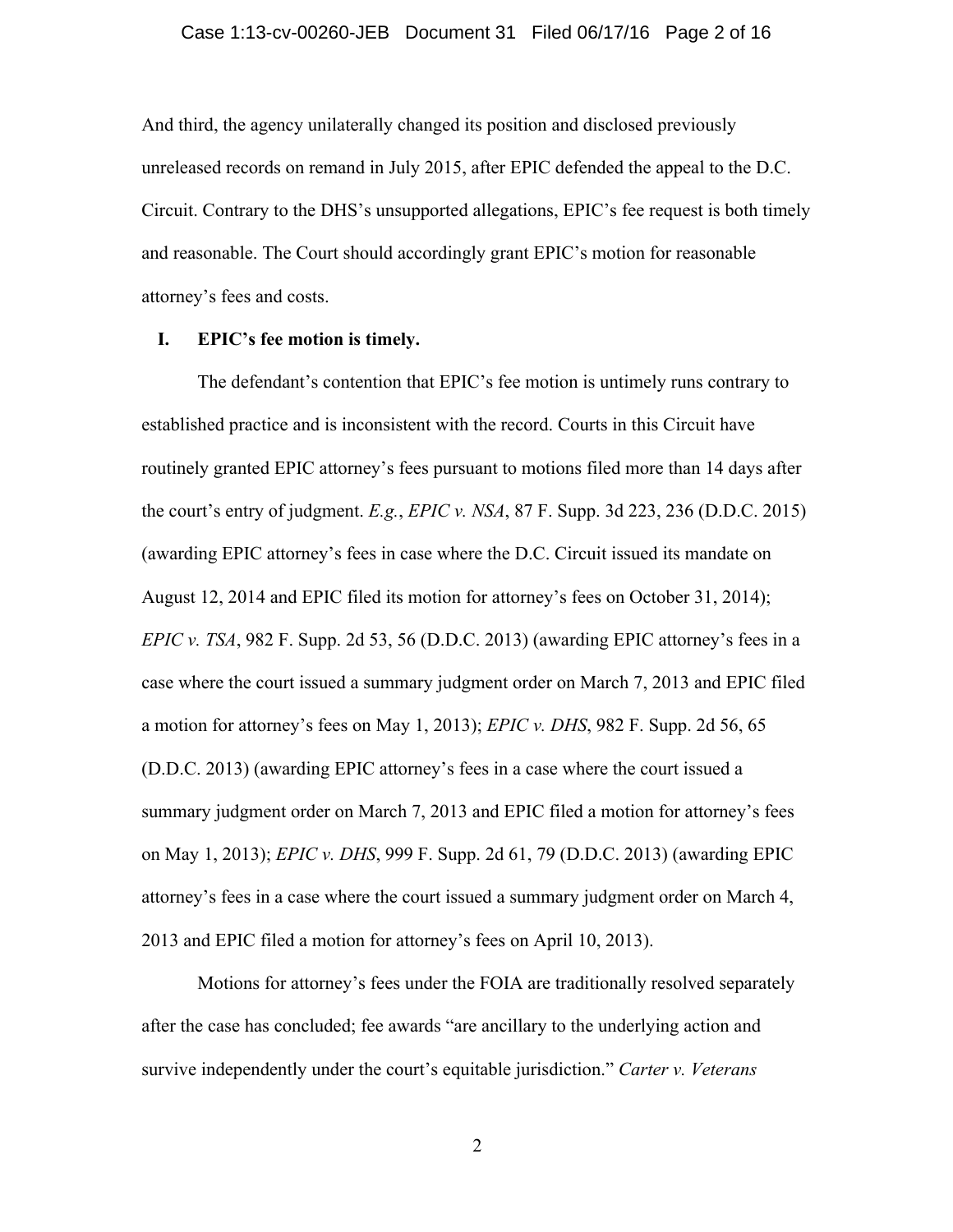*Admin.*, 780 F.2d 1479, 1481 (9th Cir. 1986); *see Harvey v. Lynch*, 123 F. Supp. 3d 3, 8 (D.D.C. 2015) ("The conclusion that this Court lacks jurisdiction [on mootness grounds] to hear Plaintiff's case, however, does not dispose of Plaintiff's request that he be paid his costs for bringing this action."); *cf. Renegotiation Bd. v. Bannercraft Clothing Co*., 415 U.S. 1, 20 (1974) ("With the express vesting of equitable jurisdiction in the district court by  $[5 \text{ U.S.C. } \S] 552(a)$ , there is little to suggest, despite the Act's primary purpose, that Congress sought to limit the inherent powers of an equity court."); *Payne Enterprises, Inc. v. United States*, 837 F.2d 486, 494 (D.C. Cir. 1988) ("The FOIA imposes no limits on courts' equitable powers in enforcing its terms."). Even the Government concedes that courts possess equitable jurisdiction to assess FOIA fee claims. Dep't of Justice, *Guide to the Freedom of Information Act* 30 (last updated Jan. 29, 2015) (citing *Carter*).<sup>1</sup>

But even if the default fee motion schedule does apply, courts have the power to modify it because "by its very terms, the fourteen-day deadline of Rule 54 is not a fatal jurisdictional deadline." *Am. Immigration Council v. DHS*, No. 1:11-cv-01972, at \*2 (D.D.C. Sept. 24, 2014) (memorandum opinion and order granting plaintiff's motion for briefing schedule to resolve attorney's fees issue in FOIA case) [hereinafter AIC Order]. This discretion is clear under the rule, which states that the deadline applies "[u]nless a statute or a *court order* provides otherwise." Fed. R. Civ. P. 54(d)(2)(B) (emphasis added); *accord* AIC Order at \*2–\*3. Here, the Court granted EPIC's joint motion and ordered EPIC to file the motion for attorney's fees by April 25, 2016. Min. Order (Apr. 5,

<sup>&</sup>lt;sup>1</sup> https://www.justice.gov/sites/default/files/oip/pages/attachments/2015/01/29/attorney fees sent for posting january 29 2014.pdf#page=30.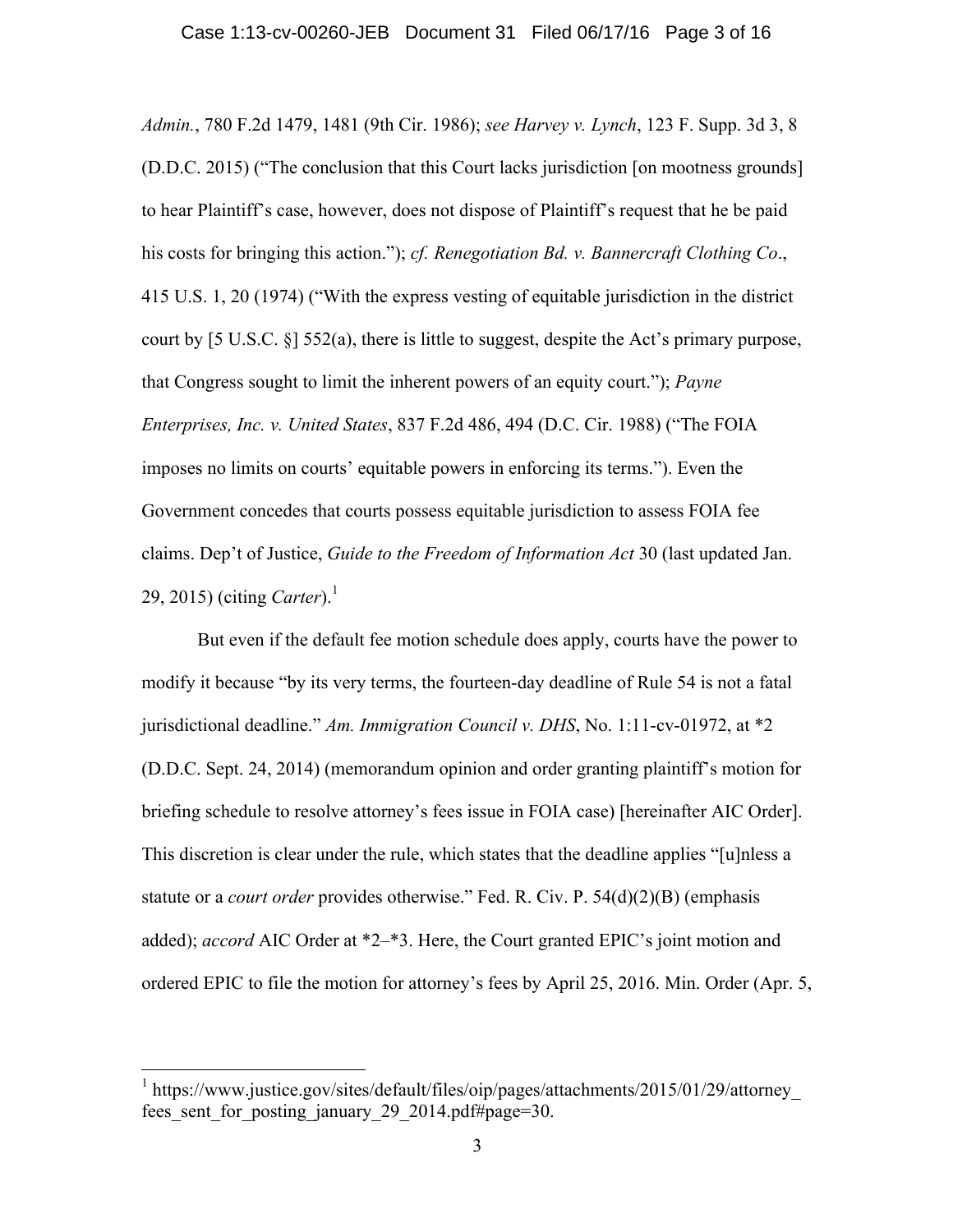2016). EPIC filed the fee motion on April 25, 2016, and therefore complied with this Court's order and the plain text of Rule 54. *See* AIC Order at \*2–\*3.

The only case the DHS cites to the contrary is an irrelevant district court case from another circuit. In *Squire v. Huntoon*, the court rejected a motion where plaintiff voluntarily dismissed his case, then waited two months before moving for attorney's fees. No. 13 CV 3986 VB, 2014 WL 3887190, at \*1 (S.D.N.Y. July 15, 2014). Here, by contrast, the legal proceedings continued until February 5, 2016, at which time EPIC and the DHS had already begun good-faith fee negotiations.2 As in *American Immigration Counsel*, EPIC promptly moved to set a briefing schedule after the parties could not reach a negotiated settlement. *See* AIC Order at \*2 (granting plaintiff's motion for briefing schedule of attorney's fees filed five months after the court granted defendants summary judgment, where the parties engaged in good faith negotiations during the preceding five months); Joint Mot. Br. Schedule, ECF No. 27.

Because EPIC moved for attorney's fees only after concluding timely, good faith settlement negotiations and because this Court approved both parties' joint briefing schedule, EPIC's motion is timely.

 <sup>2</sup> The U.S. Court of Appeals for District of Columbia Circuit issued its opinion on February 10, 2015, reversing this Court's opinion as to Exemption 7(F) and declining to address this Court's conclusion as to Exemption 7(E). EPIC timely filed for rehearing *en banc* on March 27, 2015, which the D.C. Circuit denied on May 13, 2015. On August 11, 2015, EPIC timely filed a petition for writ of certiorari as to Exemption 7(F) before the U.S. Supreme Court. The Supreme Court denied EPIC's petition on January 11, 2016. Pursuant to Supreme Court Rule 44(2), EPIC had until February 5, 2016, to file a petition for rehearing.

On January 27, 2016, EPIC contacted the DOJ attorney representing the DHS and proposed a joint status report informing the Court of fee negotiations. EPIC and the DHS then entered into good-faith fee negotiations, which ended unsuccessfully on March 29, 2016. EPIC promptly filed a joint motion for a briefing schedule of the attorney fees issue on April 5, 2016, which this Court granted the same day.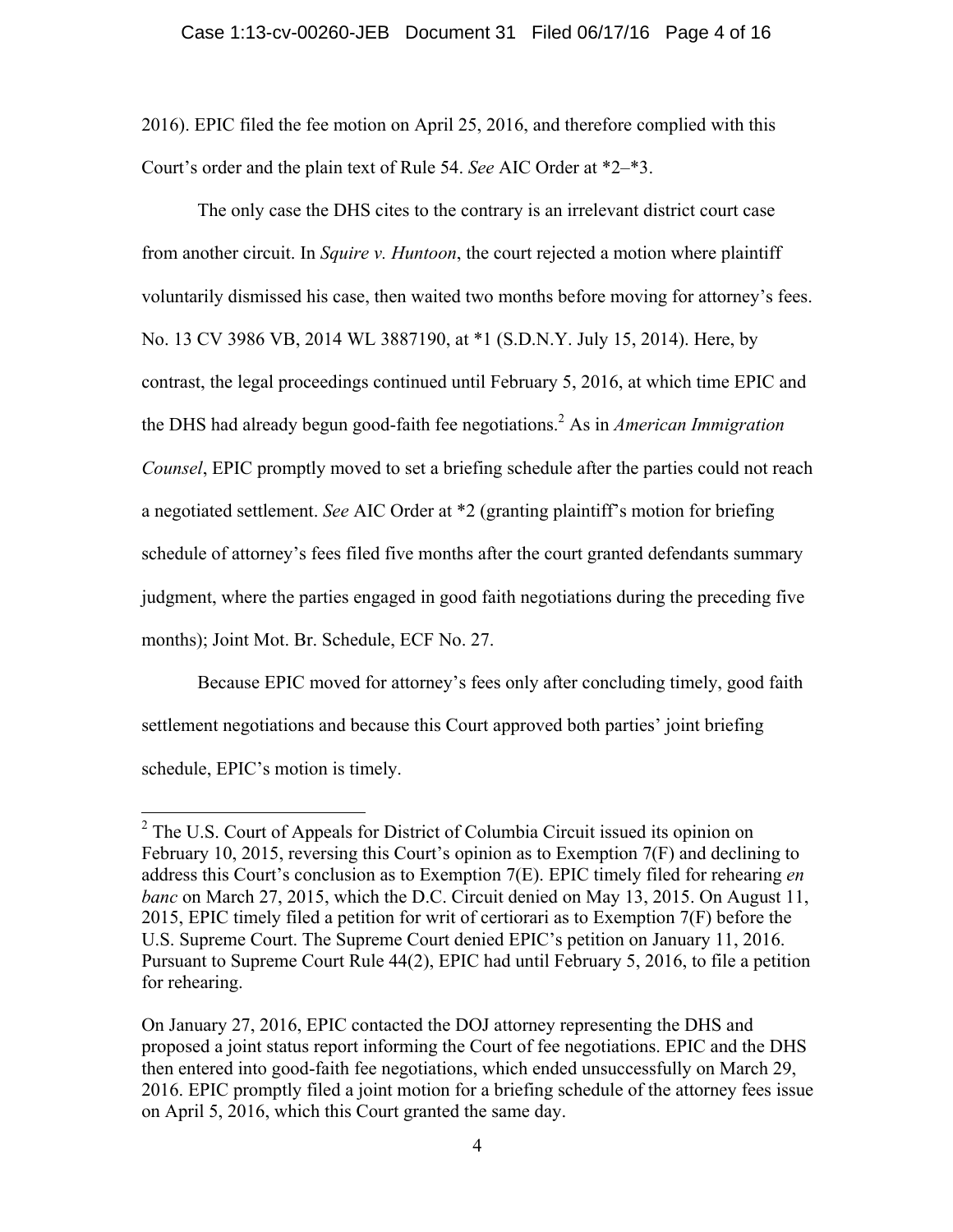### **II. The attorney's fees EPIC seeks are reasonable.**

Contrary to the agency's assertions, the fees sought by EPIC are reasonable and represent work that was necessary to obtain success. The FOIA permits the recovery of "reasonable" attorney's fees. 5 U.S.C.  $\S$  552(a)(4)(E)(i). In this motion, EPIC seeks to recover for the necessary work of its attorneys prior to the agency's release of nonexempt responsive documents in June 2015. This includes work on the summary judgment cross motion, where the Court ruled entirely in EPIC's favor. Mem. Op., ECF No. ECF No. 19. This also includes work defending that favorable ruling against the DHS's appeal and time spent responding to the agency's picayune objections to this fee motion. *E.g.*, Def.'s Opp'n 11–12 (challenging \$64 for time spent reviewing FOIA documents).

The DHS does not dispute, and therefore concedes, that EPIC's billing records are "contemporaneous, complete and standardized," and "accurately reflect the work done by each attorney." *CREW v. FEC*, 66 F. Supp. 3d. 134, 148 (D.D.C. 2014). Consequently, EPIC has "met its burden, through the submission of affidavits, declarations, and billing records, of establishing the reasonableness of the fees requested." *EPIC v. NSA*, 87 F. Supp. 3d 223, 235 (D.D.C. 2015). The burden now "shifts to the defendant to come forward with specific contrary evidence to rebut the presumption of reasonableness that inheres in the plaintiff's fee request." *Id.* (internal quotation marks omitted). But the evidence offered by the agency does not withstand close scrutiny. As a result, the agency cannot carry its burden to overcome the presumptive reasonableness of EPIC's fee motion. *Id.* at 229.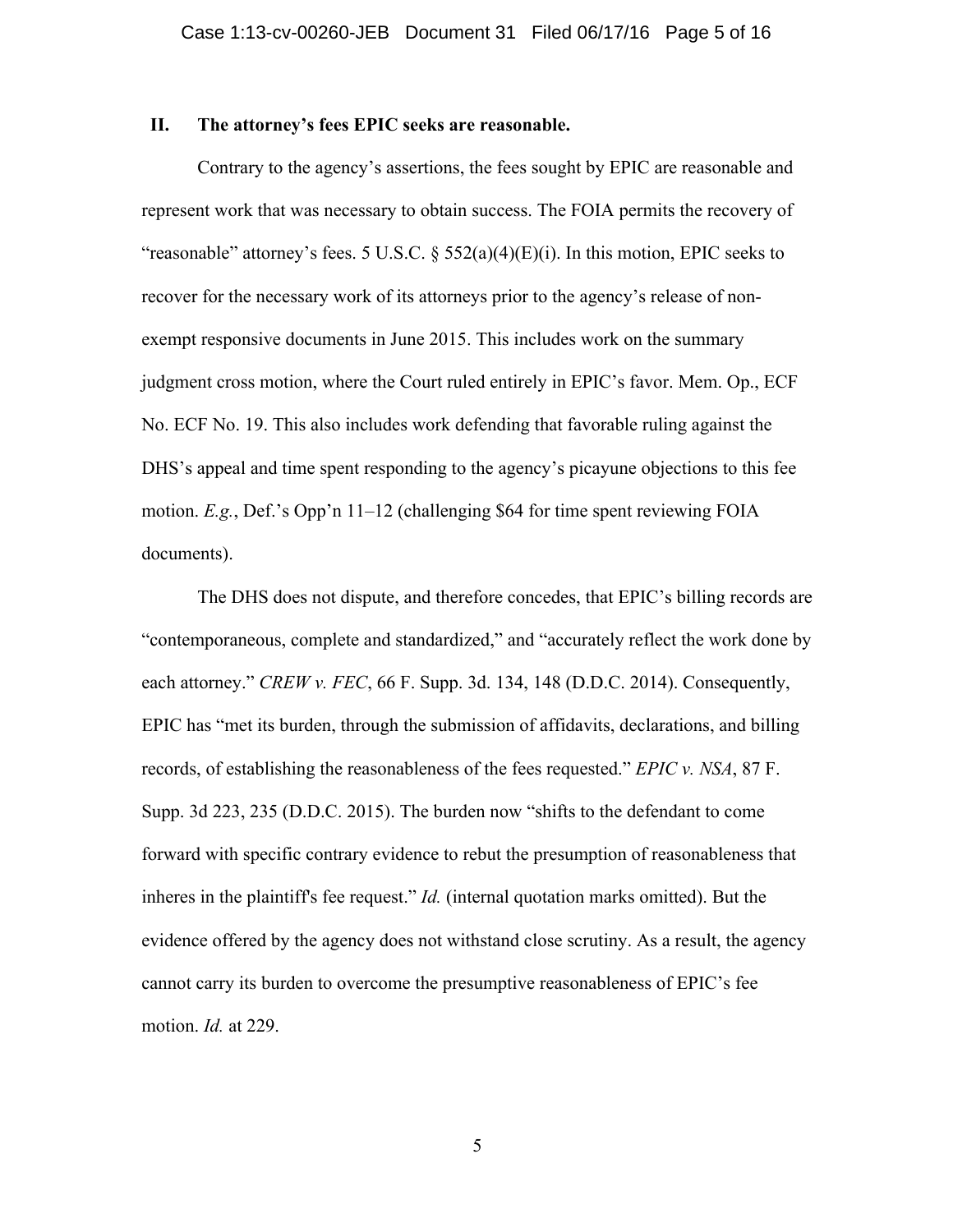### **A. The DHS provides no basis for disallowing fees in this case.**

The DHS's attempt to attack EPIC's good-faith billing practices is utterly baseless. EPIC has not engaged in any "outrageously unreasonable" conduct that would warrant a reduction in fees. Def.'s Opp'n 8. The agency cites only a single case in which a court identified minor issues with EPIC's billing but still awarded fees and costs. *EPIC v. DHS*, 982 F. Supp. 2d 56, 64 (D.D.C. 2013)).<sup>3</sup>

Courts have routinely granted EPIC's fee motions, and typically award EPIC nearly the full amounts sought. *See*, *e.g.*, *EPIC v. FBI*, 72 F. Supp. 3d 338, 356 (D.D.C. 2014) (awarding EPIC \$19,923 in fees and \$350 in costs when EPIC requested \$21,774 in fees and \$350 in costs); *EPIC v. DHS*, 999 F. Supp. 2d 61, 69 (D.D.C. 2013) (awarding \$29,841.67 in fees and \$350 in costs when EPIC requested \$37,197.75 in fees and costs); *EPIC v. DHS*, 892 F. Supp. 2d 28, 53 (D.D.C. 2012) (finding that EPIC was entitled and eligible to recover the full amount of its requested attorney's fees and costs). One court stated recently that EPIC's engages in "exactly the type of recordkeeping required for fee awards." *EPIC v. NSA*, 87 F. Supp. 3d 223, 235 (D.D.C. 2015) (citing *Nat'l Ass'n of Concerned Veterans v. Sec'y of Def*., 675 F.2d 1319, 1327 (D.C. Cir. 1982)).

The DHS's assertion that EPIC's fee request should be disallowed is meritless and should be dismissed.

 $3$  The billing errors concerned (1) conferences related to a combined case were billed in both matters, and (2) one of EPIC's attorneys billed at the wrong *Laffey* rate. *Id.* at 63–64.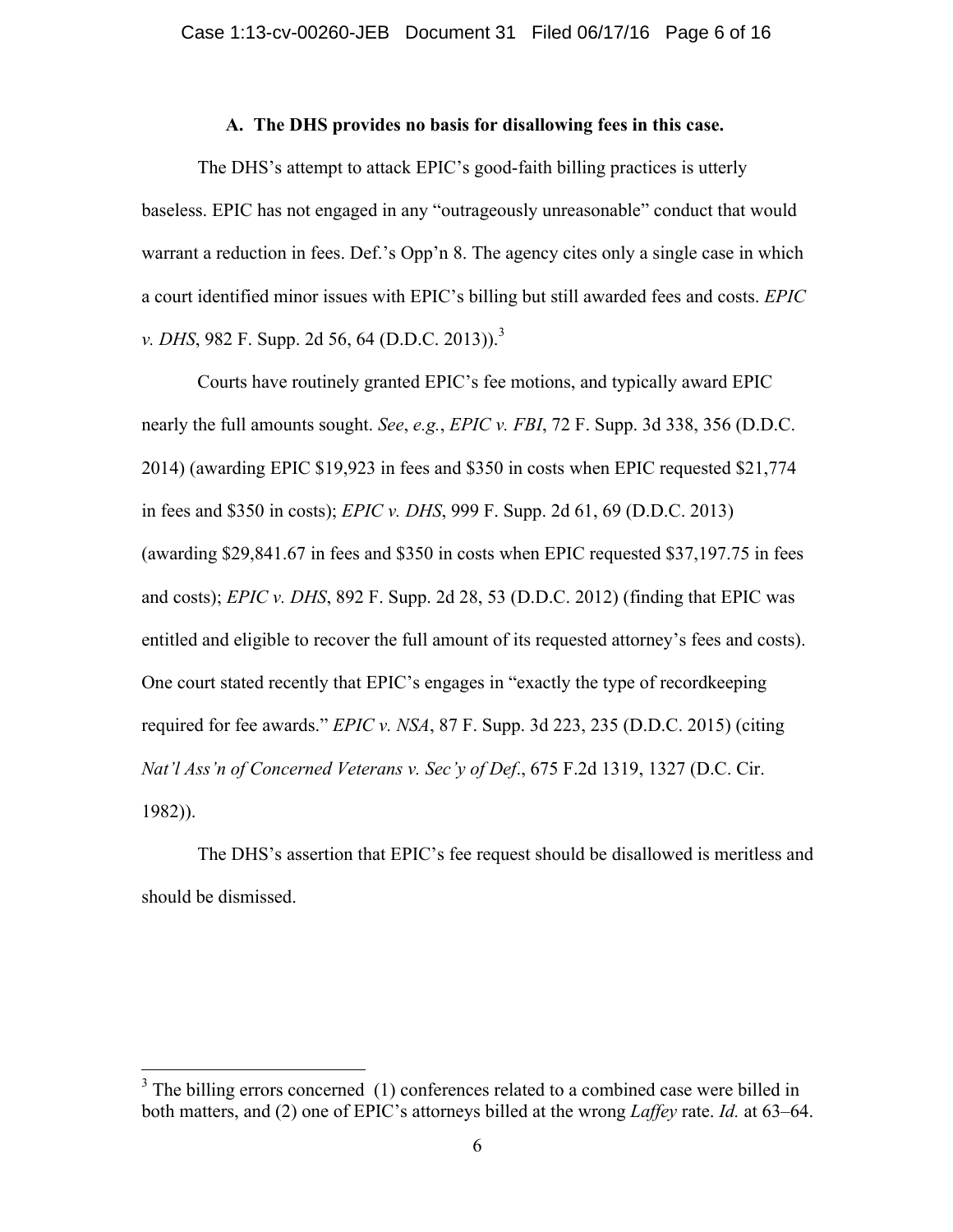# **B. EPIC's time spent on Exemptions 7(E) and 7(F) should not be further reduced.**

EPIC's claims for work spent on Exemptions 7(E) and 7(F) are "reasonable," 5 U.S.C.  $\S$  552(a)(4)(E)(i), and should be upheld. EPIC has already exercised billing judgment and reduced the fee request accordingly. Decl. of T. John Tran, Bill of Fees and Costs, Ex. G 1–2, ECF No. 28-8 [hereinafter Ex. G]; Second Tran Decl. ¶ 5. The agency's assertion that EPIC should receive "only a percentage of fees based [on] the pages spent developing the segregability argument," Def.'s Opp'n at 14, is wrong for at least two reasons.

First, the cases cited by the DHS offer no support for the agency's specious assertion that EPIC may not recover for time spent briefing Exemptions 7(E) and 7(F). To the contrary, those cases support EPIC's claim. In considering the reasonableness of a fee claim, a court should exclude hours spent on unsuccessful claims that are "distinct in all respects from his successful claims." *Judicial Watch, Inc. v. U.S. Dep't of Commerce*, 470 F.3d 363, 369 (D.C. Cir. 2006) (citing *Hensley v. Eckerhart*, 461 U.S. 424, 440 (1983)). But "[w]here a lawsuit consists of related claims, a plaintiff who has won substantial relief should not have his attorney's fee reduced simply because the district court did not adopt each contention raised." *Hensley*, 461 U.S. at 440*.* Related claims "involve a common core of facts or will be based on related legal theories" and thus "cannot be viewed as a series of discrete claims." *Id.* at 436 (emphasis added).

The agency's reliance on *Judicial Watch* is misplaced. In *Judicial Watch*, the D.C. Circuit affirmed a district court's decision to award a public-interest group fees for work on an unsuccessful discovery effort. *Judicial Watch*, 470 F.3d at 371. The panel concluded that the time spent on discovery, while ultimately unsuccessful, could not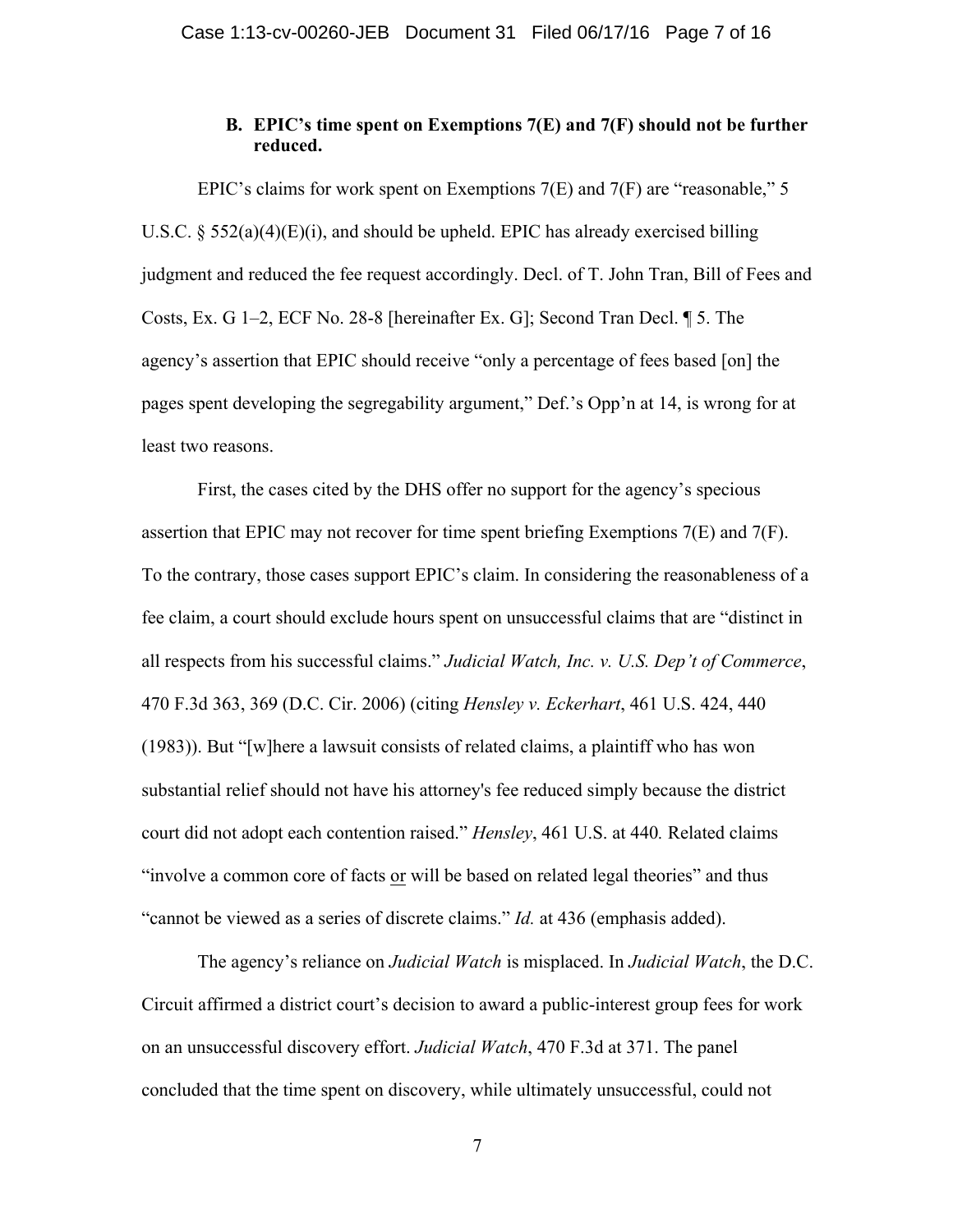#### Case 1:13-cv-00260-JEB Document 31 Filed 06/17/16 Page 8 of 16

"reasonably be viewed as divorced from or unrelated to Judicial Watch's principal FOIA claim." *Id.* Because "discovery was intended to facilitate Judicial Watch's lawful pursuit of its principal FOIA claim," the district court's decision to award fees for that work was proper. *Id.* 

The same is true here. EPIC's arguments against the application of Exemptions 7(E) and 7(F) cannot be "reasonably divorced" from EPIC's argument on segregability. These arguments involved "a common core of facts" and "related legal theories," such that they "cannot be viewed as a series of discrete claims." *Hensley*, 461 U.S. at 440. It is beyond dispute that the three legal issues raised in this case— $7(E)$ ,  $7(F)$ , and segregability—all shared a common core of facts: the contents of Standard Operating Procedure 303. EPIC's work analyzing SOP 303 and parsing its significance was performed to develop all three legal issues, and thus cannot be meaningfully segregated.

The highly related nature of the legal theories also counsels against viewing them as a "series of discrete claims." *Id.* EPIC's arguments on segregability, both in this Court and the D.C. Circuit, relied heavily on EPIC's position on Exemptions 7(E) and 7(F). *E.g*., Pl.'s Mot. Summ. J. 15, ECF No. 11 (arguing that predetermined shutdown questions were not properly segregated because they did not fall under  $7(E)$  or  $7(F)$ ; Pl.'s Reply Br. 15, ECF No. 16 (arguing that the DHS's failure to establish risk of harm as required by 7(E) and 7(F) demonstrated the agency's failure to segregate); Br. of Appellee 30 (same). EPIC's theories on 7(E) and 7(F) thus directly informed EPIC's theory on segregability.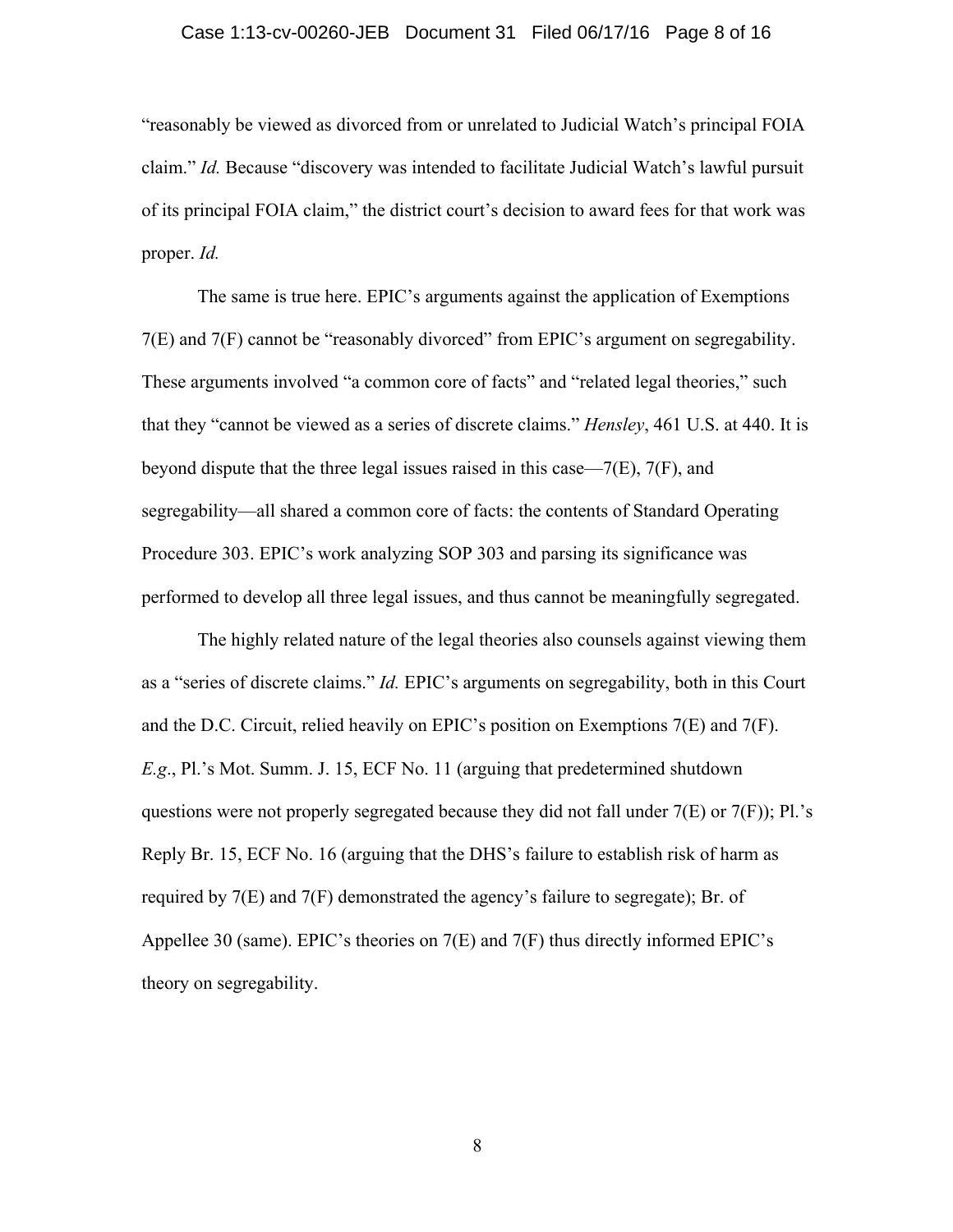#### Case 1:13-cv-00260-JEB Document 31 Filed 06/17/16 Page 9 of 16

Because EPIC's claims—applicability of the exemptions and segregability shared a "common core of facts" and were "based on related legal theories," EPIC's work on 7(E) and 7(F) was reasonable and recoverable.

Second, while the D.C. Circuit reversed this Court's ruling, it limited its decision to the 7(F) determination, and left undisturbed the Court's analysis of 7(E). Although the DHS is correct that the D.C. Circuit reversed this Court's judgment, Def.'s Opp'n 14, the agency ignores this Court's 7(E) determination, obtained as a consequence of the litigation pursued by EPIC in this matter. Thus, contrary to the agency's assertion, EPIC's time spent disputing Exemption 7(E) was successful in establishing favorable precedent.

As to EPIC's work on 7(F) in this Court, EPIC, applying applicable case law at the time, prevailed completely. Mem. Op. 15. Until the D.C. Circuit's subsequent decision in *Pub. Employees for Envtl. Responsibility (PEER) v. U.S. Section, Int'l Boundary & Water Comm., U.S.-Mexico*, 740 F.3d 195 (D.C. Cir. 2014), this Court's ruling on summary judgment was firmly grounded in Circuit law. Also, EPIC's work on the D.C. Circuit appeal was entirely necessary to defend the Court's ruling and preserve EPIC's interest in the suit going forward. Although EPIC did not ultimately win the  $7(F)$ argument, EPIC would never have obtained the wrongfully withheld portions of the document on remand if it had not pursued the appeal. Further, the DHS's decision to release additional portions of SOP 303 after the D.C. Circuit's ruling further underscores the significance (and reasonableness) of EPIC's work. Absent a concession from the DHS that it lacked good faith in applying FOIA exemptions to the first release of SOP 303, it was EPIC's work that secured this Court's 7(E) ruling and led to the D.C.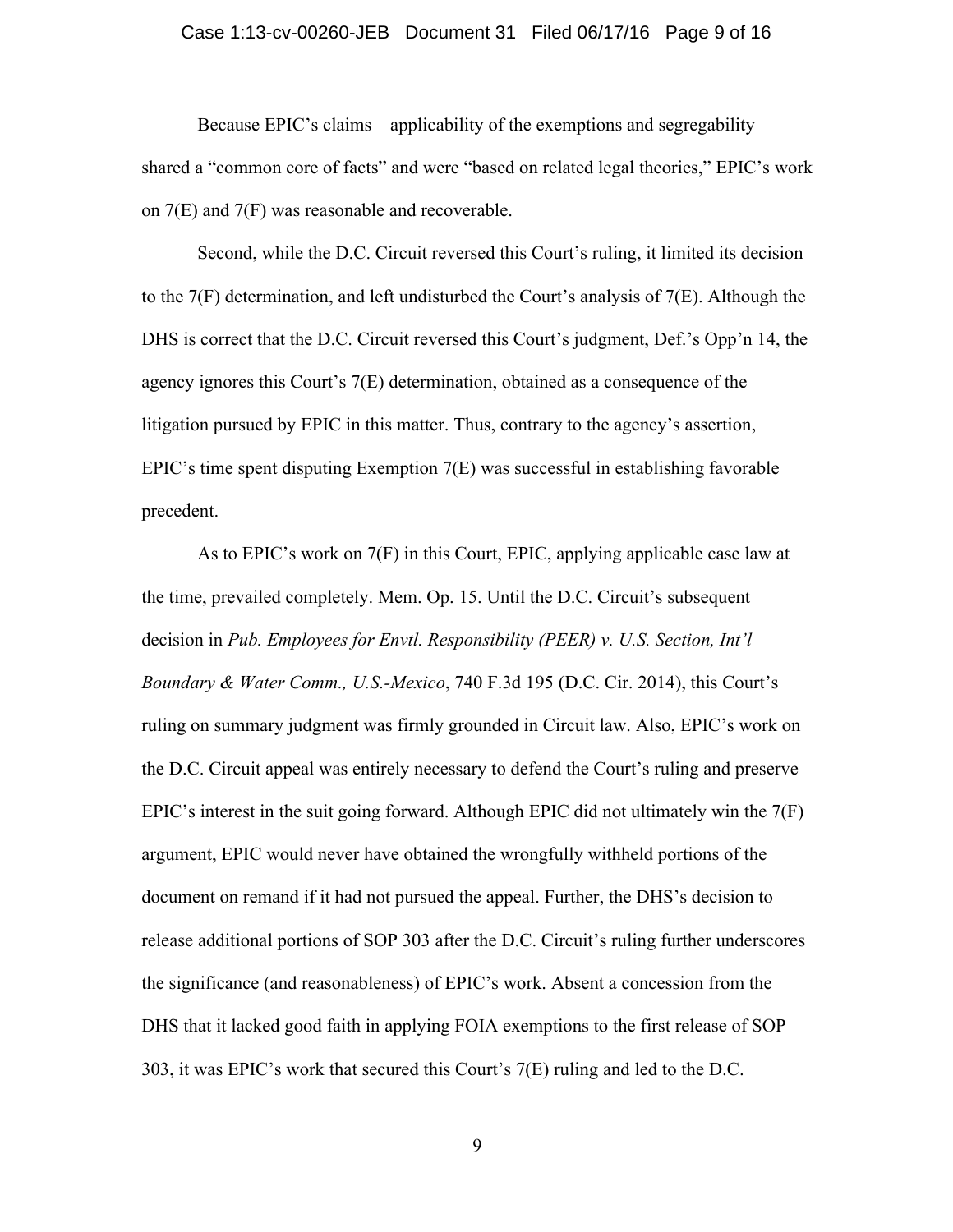Circuit's 7(F) ruling, which in turn provided the basis for the agency's decision to release additional material. Notice of In Camera Filing (July 6, 2015), ECF No. 25. Because EPIC's work resulted in favorable case law, and caused the Government to disclose material it initially withheld, the fees for that work are reasonable.

#### **C. EPIC's FOIA litigation was not overstaffed.**

The DHS's claim that EPIC employed a "phalanx of lawyers" to litigate this case, Def.'s Opp'n 15, is clearly false and based on a misconstruction of this case's history. EPIC's work in this case began on February 19, 2013, eight days before EPIC filed the Complaint. Ex. G. The litigation has, to-date, spanned nearly three years and four months. Although EPIC submitted billing records for eight attorneys (most of whom are recent law school graduates), only two of these attorneys have worked at EPIC during the full pendency of the litigation, much less worked on the litigation itself:

- Aimee Thomson (recent graduate): Joined EPIC on September 1, 2015. She began working on the appellate stage of this case on December 9, 2015.
- T. John Tran (recent graduate): Joined EPIC on September 2, 2014. He began working on the appellate stage of this case on October 2, 2014.
- David Husband (recent graduate): Joined EPIC on September 1, 2013 and left EPIC on July 30, 2014. He worked on the appellate stage of this case from June 24, 2014 to July 27, 2014.
- Julia Horwitz (recent graduate): Was working at EPIC at the beginning of the litigation but left EPIC on August 14, 2015. She worked on the district court and appellate phases of this case from February 19, 2013 to July 21, 2014.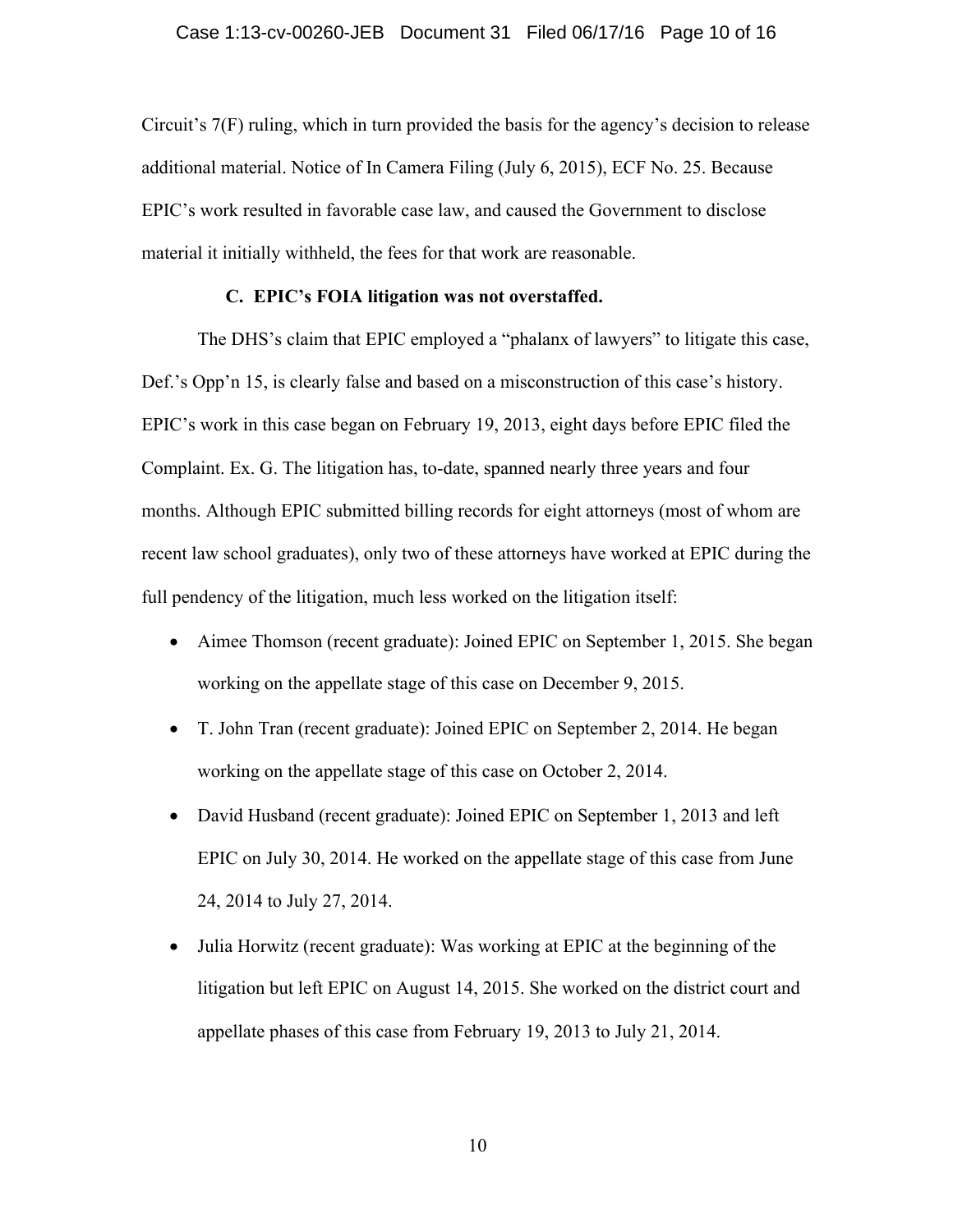- David Jacobs (recent graduate): Was working at EPIC at the start of the litigation but left EPIC on January 31, 2014. He worked on the district court phase of this case from February 20, 2013 to November 21, 2013.
- Ginger McCall (FOIA Counsel): Was working at EPIC at the start of the litigation but left EPIC on May 30, 2015. She worked on the district court and appellate phase of this case from February 20, 2013 to June 27, 2014.
- Alan Butler (Senior Counsel): Has worked at EPIC during the pendency of the litigation. However, he only began working on this case on March 25, 2014, when it reached the appellate stage.
- Marc Rotenberg (Executive Director): Has worked at EPIC, and on the litigation, during the full pendency of the litigation.

Second Tran Decl. 6.

Contrary to the DHS's assertions, no more than two senior EPIC attorneys and two junior EPIC attorneys were billing hours for almost the entire pendency of the case. Additionally, the agency's claim that the case presented no new legal issues rings hollow when it cites as an example the very Second Circuit case that EPIC unsuccessfully urged the D.C. Circuit to adopt. Def.'s Opp'n 15.

The DHS's allegations of overbilling are likewise without merit. The agency's examples of overbilling are for conferences and emails—events that by definition require the presence of more than one person. A closer look at the DHS's examples reveals a 12 minute conference on May 3, 2013, to discuss a proposed briefing schedule. Ex. G. EPIC staff followed the meeting by reviewing an email discussing the proposed briefing schedule, which they billed at the lowest increment of six minutes per attorney. *Id.* Five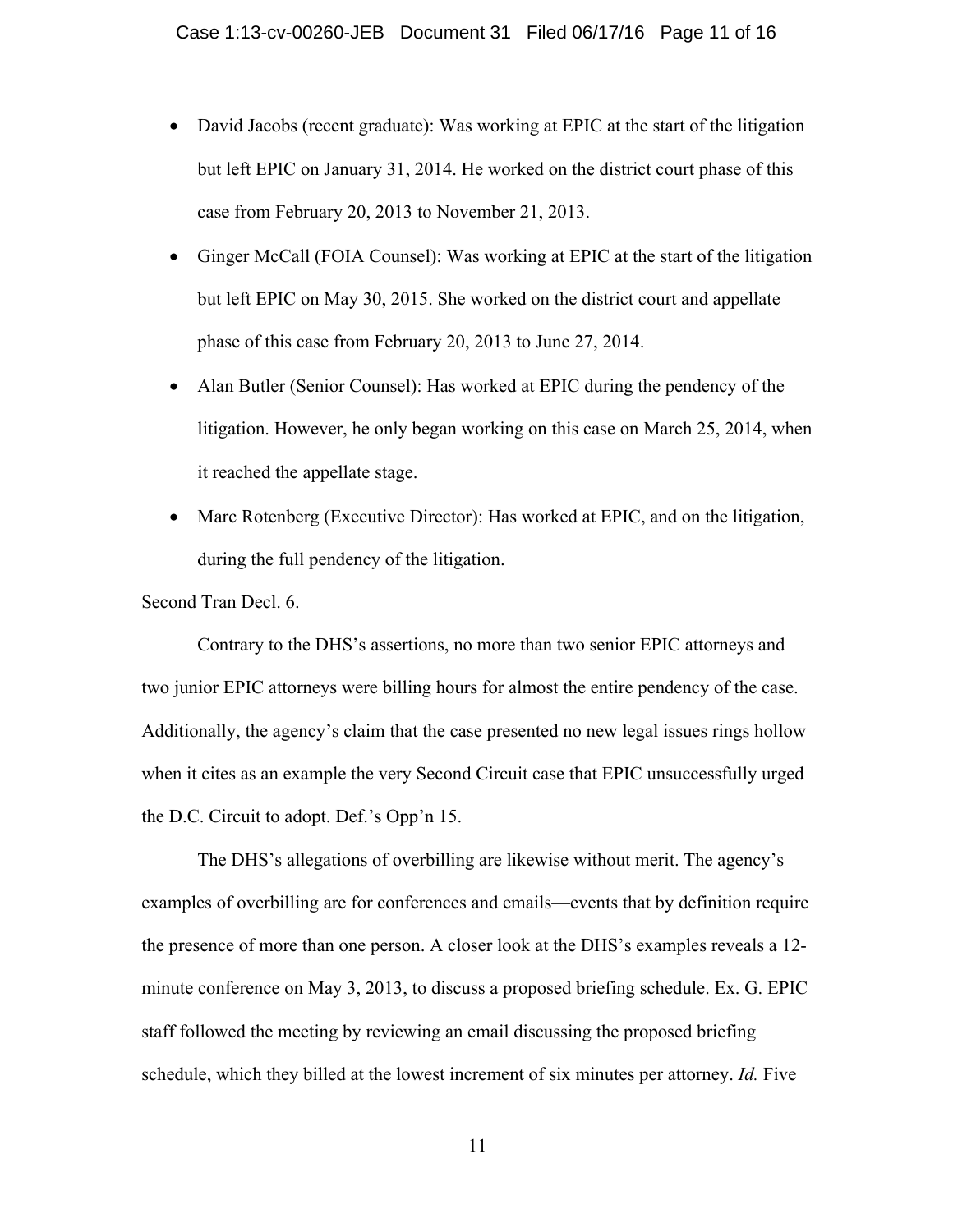#### Case 1:13-cv-00260-JEB Document 31 Filed 06/17/16 Page 12 of 16

days later, three EPIC staff discussed the briefing for 18 minutes in response to the call with opposing counsel mentioned on May 7, 2013. *Id.*

These short meetings are eminently reasonable. Moreover, courts strongly dissuade "such a picayune review of the subjective reasonableness of the number of attorneys who participated" in an email thread or conference, which is, "quite simply, unnecessary and a waste of judicial resources." *EPIC v. NSA*, 87 F. Supp. 3d at 235. Courts in the D.C. Circuit have recognized as axiomatic that "'trial courts need not, and indeed should not, become green-eyeshade accountants' in examining fee requests since '[t]he essential goal in shifting fees (to either party) is to do rough justice, not to achieve auditing perfection.'" *Id.* (quoting *Fox v. Vice*, 563 U.S. 826, 838 (2011)).

Because EPIC did not overstaff this case, the DHS's proposed 35% reduction in fees is unwarranted.

# **D. EPIC's application of billing judgment precludes further reductions in the LSI-Laffey Matrix rates.**

The DHS's argument that EPIC's fee amount should be reduced by an additional 15%, Def.'s Opp'n 17–18, fails to recognize that EPIC has already "account[ed] for the differences between reported rates and actual law firm billing realization" by applying across the board billing judgment similar to what the court did in *CREW v. DOJ*, 80 F. Supp. 3d 1, 5 (D.D.C. 2015). The Supreme Court has defined "billing judgment" as "a good faith effort to exclude from a fee request hours that are excessive, redundant, or otherwise unnecessary." *Hensley v. Eckerhart*, 461 U.S. 424, 434 (1983). Applicants for attorney's fees must exercise billing judgment "just as a lawyer in private practice ethically is obligated to exclude such hours from his fee submission." *Id.*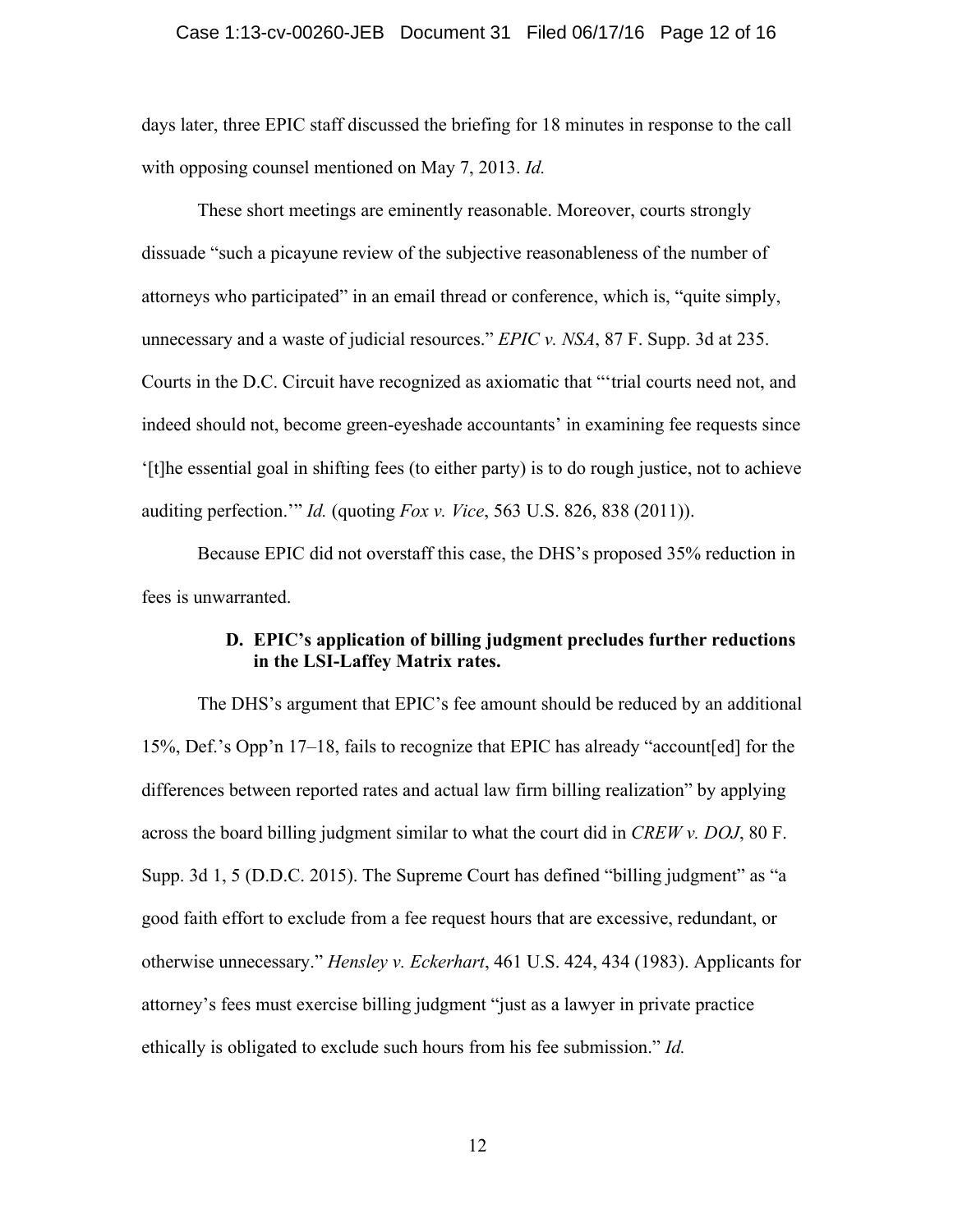EPIC has applied a 5% reduction of the total fee request as an exercise in billing judgment, and this is more than enough to account for any time that could have been deemed "excessive, redundant, or otherwise unnecessary." *Id.*; *see* Ex. G 1 ("Discount factor"). That this number is less than the 15% reduction made in *CREW v. DOJ* is irrelevant: "[B]illing judgment is just that—judgment." *Judicial Watch, Inc. v. DOJ*, 774 F. Supp. 2d 225, 232 (D.D.C. 2011). Neither the DHS nor *CREW v. DOJ* cite any authority mandating a precise 15% reduction for billing judgment in FOIA fees cases.

Because EPIC properly applied billing judgment in the initial fee petition, the Court should reject the DHS's proposed 15% reduction. Moreover, because EPIC exercised billing judgment from the outset, an additional 50% sanction is wholly unwarranted.

## **E. The DHS's minute criticisms of several individual billing entries do not withstand close scrutiny.**

The DHS's demands for reductions to individual entries in EPIC's billing records are nothing more than an attempt to force the court into the role of a "green-eyeshade accountant[]" *EPIC v. NSA*, 87 F. Supp. 3d at 235 (quoting *Fox v. Vice*, 563 U.S. 826, 838 (2011)). The agency's demands are an unreasonable waste of time and should be rejected.

First, regarding Ms. Horwitz's billing rate, the agency has previously conceded that the relevant rate applies to first year attorneys. After Judge Bates urged the U.S. Attorney's Office to correct the ambiguity in the *Laffey* Matrix in *EPIC v. DHS*, 999 F. Supp. 2d 61, 72 (D.D.C. 2013), the USAO obliged. In the 2014-2015 *Laffey* Matrix, the Government clarified that "the '1–3 years' bracket is generally applicable to attorneys in their first, second, and third years after graduation from law school, and the '4–7 years'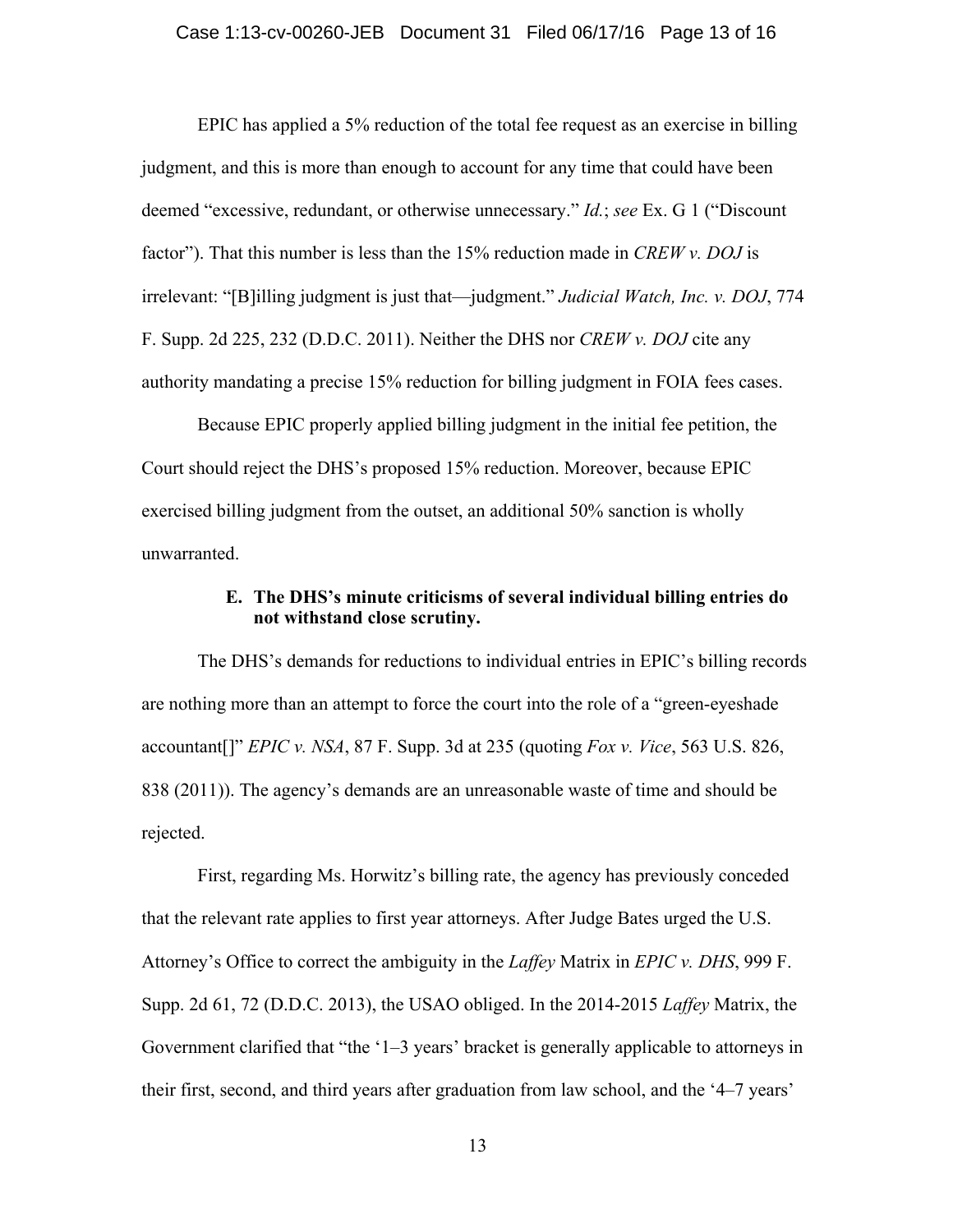#### Case 1:13-cv-00260-JEB Document 31 Filed 06/17/16 Page 14 of 16

bracket generally becomes applicable on the third anniversary of the attorney's graduation (i.e., at the beginning of the fourth year following law school)." DOJ, *Laffey Matrix 2014–2015*, at n.2<sup>4</sup> Therefore, EPIC properly billed all of Ms. Horwitz's hours at the rate applicable to attorneys 1–3 years out of law school.

Second, regarding the review of SOP 303, several courts in the D.C. Circuit have allowed EPIC to recover for time spent reviewing documents produced as a result of the litigation, because EPIC must determine whether the search was adequate and whether the claimed exemptions are appropriate—determinations related solely to the litigation. *E.g., EPIC v. FBI*, 72 F. Supp. 3d 338, 351 (D.D.C. 2014) ("[T]he time EPIC spent reviewing the FBI's document production, including the time spent resolving a nonsequential document issue, was reasonably incurred in litigating this case."); *EPIC v. DHS*, 999 F. Supp. 2d 61, 75 (D.D.C. 2013) ("EPIC is only seeking fees for review of documents produced during this litigation, and the DHS has failed to provide any evidence that this time billed by Plaintiff's attorneys was not spent for the purpose of litigating this case. Accordingly, the Court finds that EPIC is entitled to fees generated during this work."). EPIC only bills for time spent reviewing documents when the review is relevant to the underlying litigation, and EPIC spends considerably more time reviewing documents disclosed by FOIA than it bills. Second Tran Decl. 7.

Finally, regarding Mr. Butler's travel to a status conference, EPIC does not dispute that the travel time should billed at half of the counsel's appropriate hourly rate. Def.'s Opp'n 10; *see Reed v. D.C.*, 134 F. Supp. 3d 122, 153 (D.D.C. 2015). However, as previously noted, EPIC already accounted for any inadvertent disparities in the lodestar

 <sup>4</sup> https://www.justice.gov/sites/default/files/usaodc/legacy/2013/09/09/Laffey\_Matrix%202014.pdf.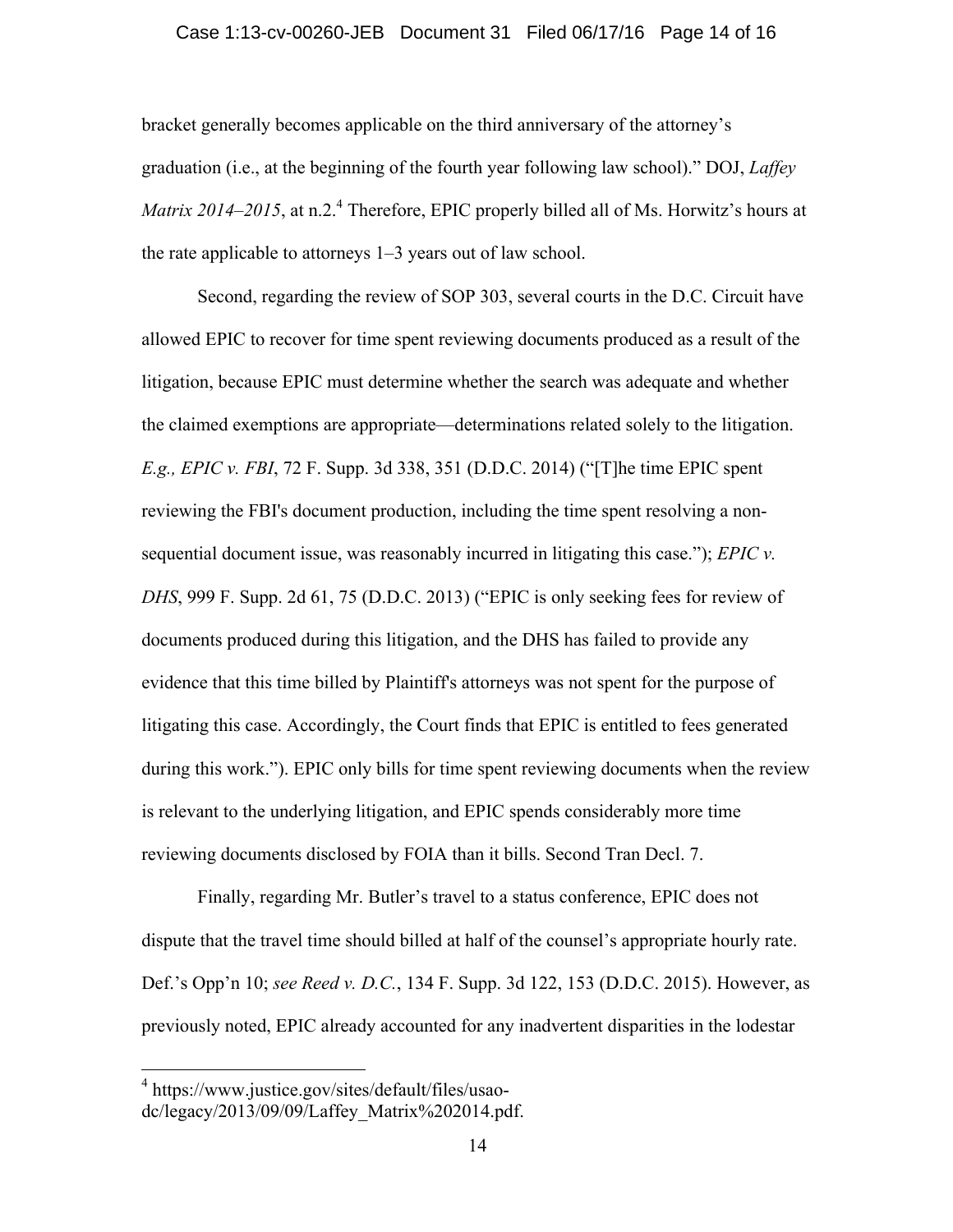by reducing total fee request by 5%. DHS disputes \$142.10, but EPIC's billing judgment has reduced EPIC's fee request by more than \$4,800. Ex. G. The agency's request for an additional reduction of \$142.10 is therefore duplicative, unnecessary, and a waste of judicial resources.

### **III. The Court should award EPIC fees-on-fees.**

It is "'is settled in this circuit' that '[h]ours reasonably devoted to a request for fees are compensable,'" provided they are reasonable. *EPIC v. FBI*, 80 F. Supp. 3d 149, 162 (D.D.C. 2015) (citing *Noxell Corp. v. Firehouse No. 1 Bar–B–Que Rest.*, 771 F.2d 521, 528 (D.C. Cir. 1985) (modification in the original)). Moreover, EPIC is entitled to \$14,204.30 in fees incurred in the production of this Reply brief because the DHS has "raised a variety of threshold and substantive objections to fees" to which EPIC has "appropriately responded." *Am. Immigration Council v. DHS*, 82 F. Supp. 3d 396, 413 (D.D.C. 2015) (finding that plaintiff's request for fees-on-fees, which included successful litigation on whether plaintiff was even eligible for and entitled to attorney's fees, was "not excessive" and was "reasonably devoted to its request for fees" (internal quotation marks and alterations omitted)).

### **CONCLUSION**

EPIC is eligible for and entitled to recover its fees and costs from the DHS in this matter. EPIC's fees are reasonable and supported by the proper documentation. The Court should award EPIC \$ \$92,652.93 in fees, \$463.82 in costs, and \$14,204.30 for time spent preparing this Reply, as documented in the Exhibits attached to EPIC's Motion for Fees and Costs and the Exhibit attached to this Reply.